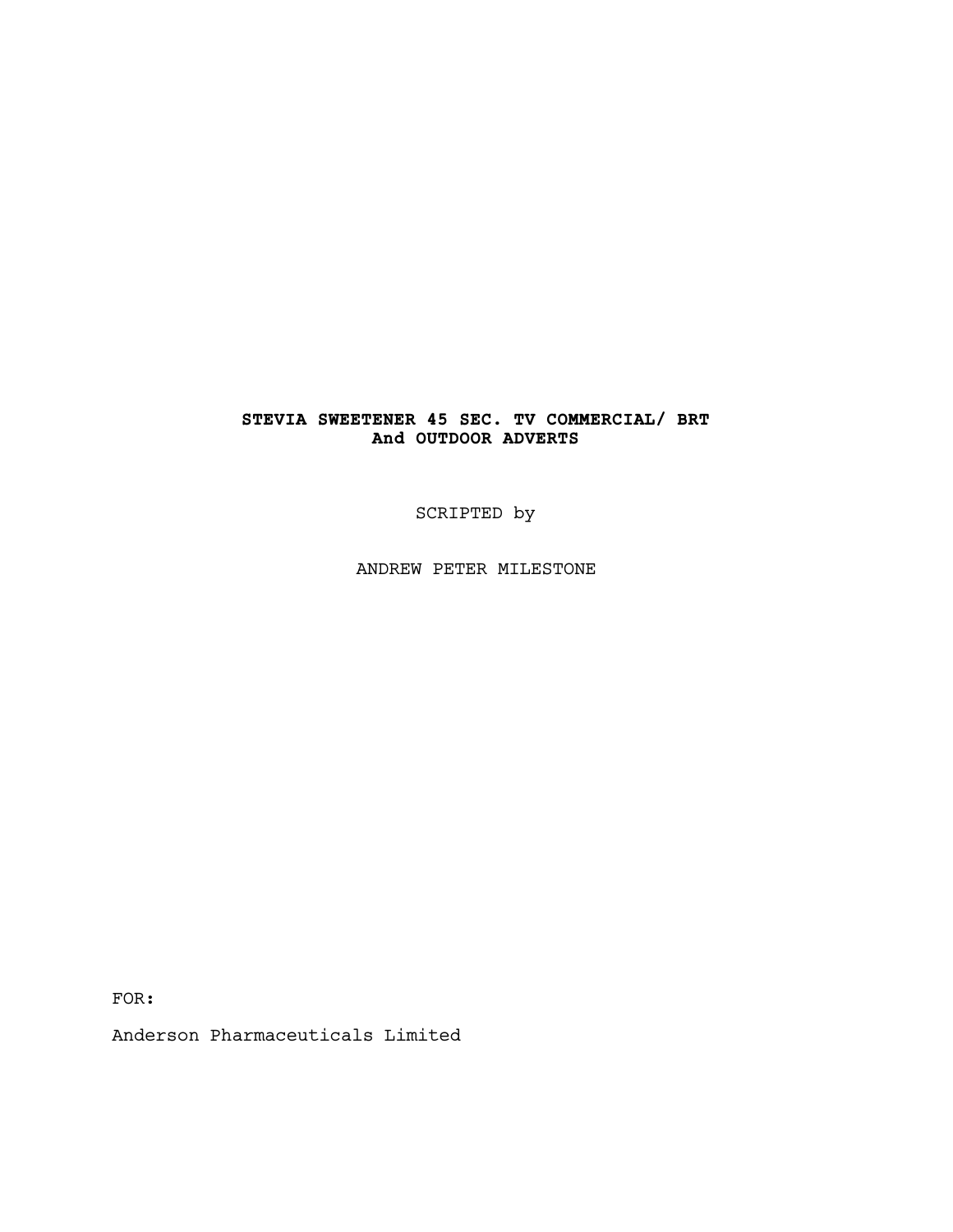### FADE IN:

**NARRATOR'S VOICE**: *A sweet but firm female voice, matching the image of CYNTHIA in the script, flows with the wordless scenes*.

> NARRATOR'S V.O It hurts when something feels so good yet does more harm than good. We all are lured each day to satisfy our crave... But its realities live with us everyday. We dream of a day when we can have rose without thorns... Well, those days have finally come. (beats) Rose without thorns... Sweetener without the negative effects of sugar... TROPICANA SLIM STEVIA SWEETENER.

### 1. EXT. SKYLINE/STREET- EARLY MORNING

The Golden sun rises on the city and tilts to a clear and clean street, were RICHARD, an overweight 12 years old boy is jogging laboriously and sweating profusely as he presses to a certain building...

### 2. INT. KITCHEN OF A STOREY BUILDING- SAME TIME

CYNTHIA, a dark skinned, slim and beautiful lady in her early thirties and wearing a free flowing hairdo is at the kitchen. She smiles pitifully as she looks through the window. From her POV, we see the fat Richard holding his waist, bending; showing how tired he is.

### 3. INT. RICHARD'S FAMILY'S LIVING ROOM- LATER

MUMMY RICHARD, a chubby African looking mother; beautiful but appearing stressed as she fixes breakfast for the family of four: the fat Richard, HELENA, a pretty and petite 8 year old girl who took after DAD, who is looking sickly and having some Diabetic medication by his side.

They are having pap and bean cake but Helena is having Oats instead.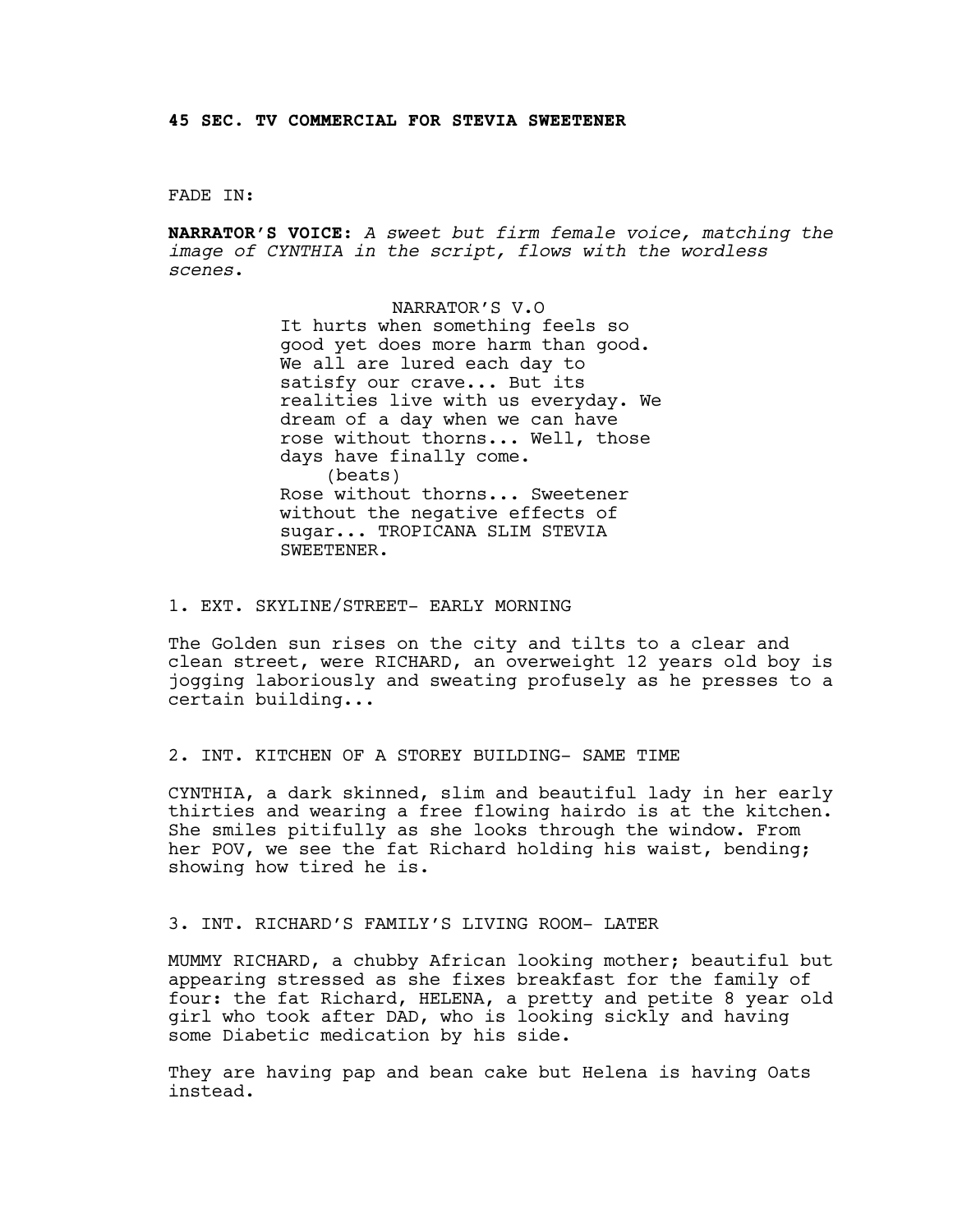As Mummy pours in milk for DADDY RICHARD, he attempts to reach for the pack of sugar but Mummy moves it away. Richard frowns at the whole meal while Helena gets the Sugar. Mummy sighs tiredly.

MATCH CUT TO:

## 4. INT. CYNTHIA'S FAMILY LIVING ROOM- SAME TIME

Cynthia's is with her young family of DAVID, a fair skinned, handsome and bald headed well paid employee, and JOY, an excited 4 year old that looks like the mom. They are happily having bread and beverages for breakfast. And they use STEVIA SWEETENER instead of sugar...

Cynthia looks through the window and winks a smile.

5. INT. RICHARD'S FAMILY'S LIVING ROOM- MORNING

Richard and his family are not really happy as they eat breakfast. Suddenly, the door bell rings.

Mummy Richard opens the door and finds Cynthia stretching a pack of STEVIA SWEETENER to her. She receives it with a broad smile.

### **GRAPHIC DISPLAY**

A graphic display of **TROPICANA SLIM STEVIA SWEETENER.** 

Bullet text display:

- 1. Made from Stevia leaf extracts
- 2. Sweetens like sugar
- 3. Reduces calorie intake, sugar levels and prevents cavity.

6. INT. RICHARD'S FAMILY'S LIVING ROOM- MORNING

Dad uses STEVIA SWEETENER, wearing a broad smile. The whole family is happy as they enjoy breakfast.

FADE OUT.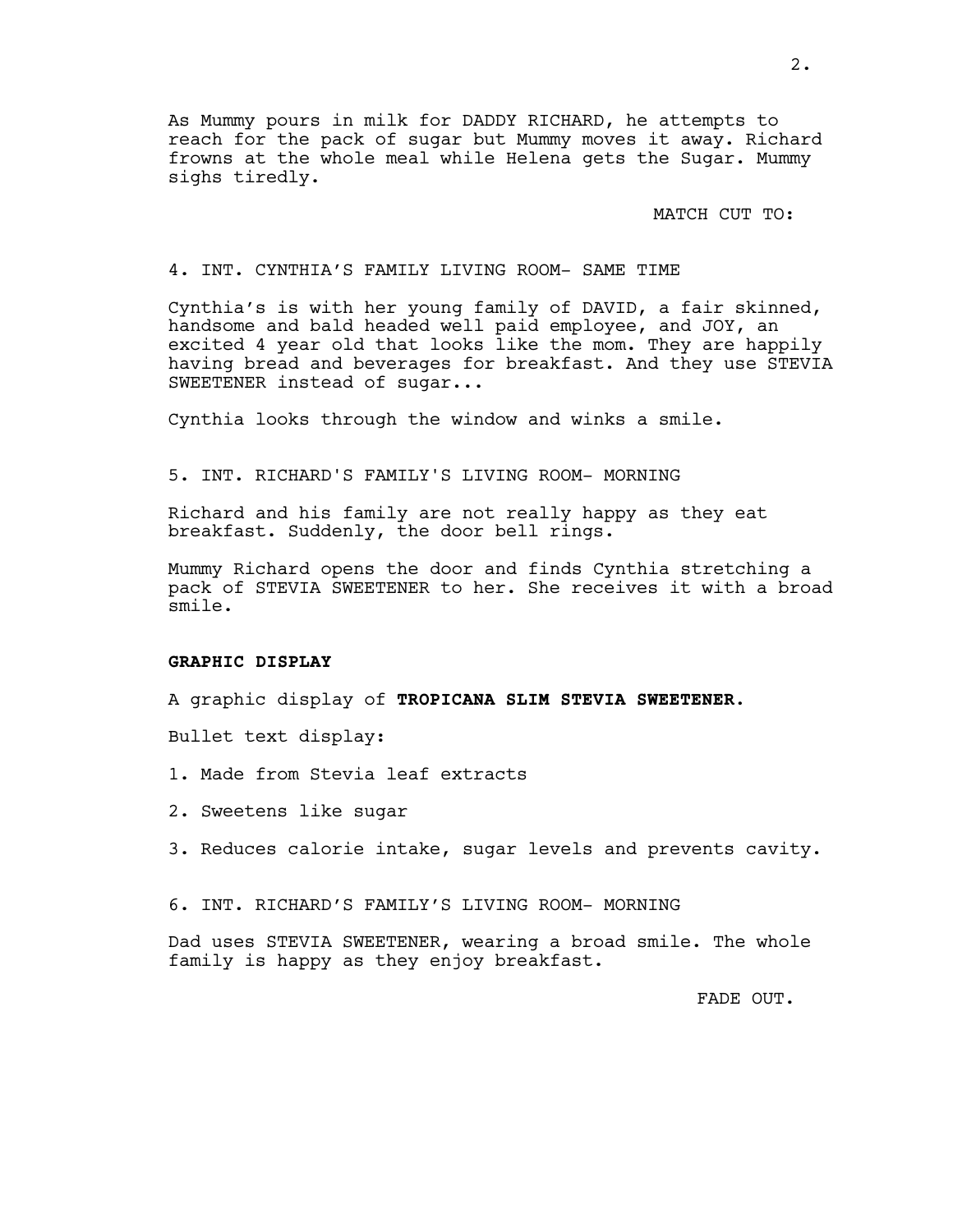## **BILL BOARD ADVERT FOR STEVIA SWEETENER**

1. At the top right corner is boldly written: **TROPICANA SLIM STEVIA SWEETENER.**

2. A little below the product name are bullet texts: \* Made from Stevia leaf extracts \* Reduces Calorie intake \* Reduces Sugar level \* Prevent Cavities

3. Directly under the bullet texts is a 12 years old fat kid, bending down and holding his waist; exhausted from jogging.

4. At the extreme left, and quite below is a side view profile shot of a beautiful city lady who seem to be smiling at the fat kid.

5. A quoted statement says "We are what we eat. It can be sweet yet healthy" This statement is positioned close to her chest.

6. Taking a conspicuous space is a pack of **TROPICANA SLIM STEVIA SWEETENER**. And beside it is a plate of custard and a spoon in it.

7. A little carved out space at the bottom right is written: Good for tea, pap, oats, etc.